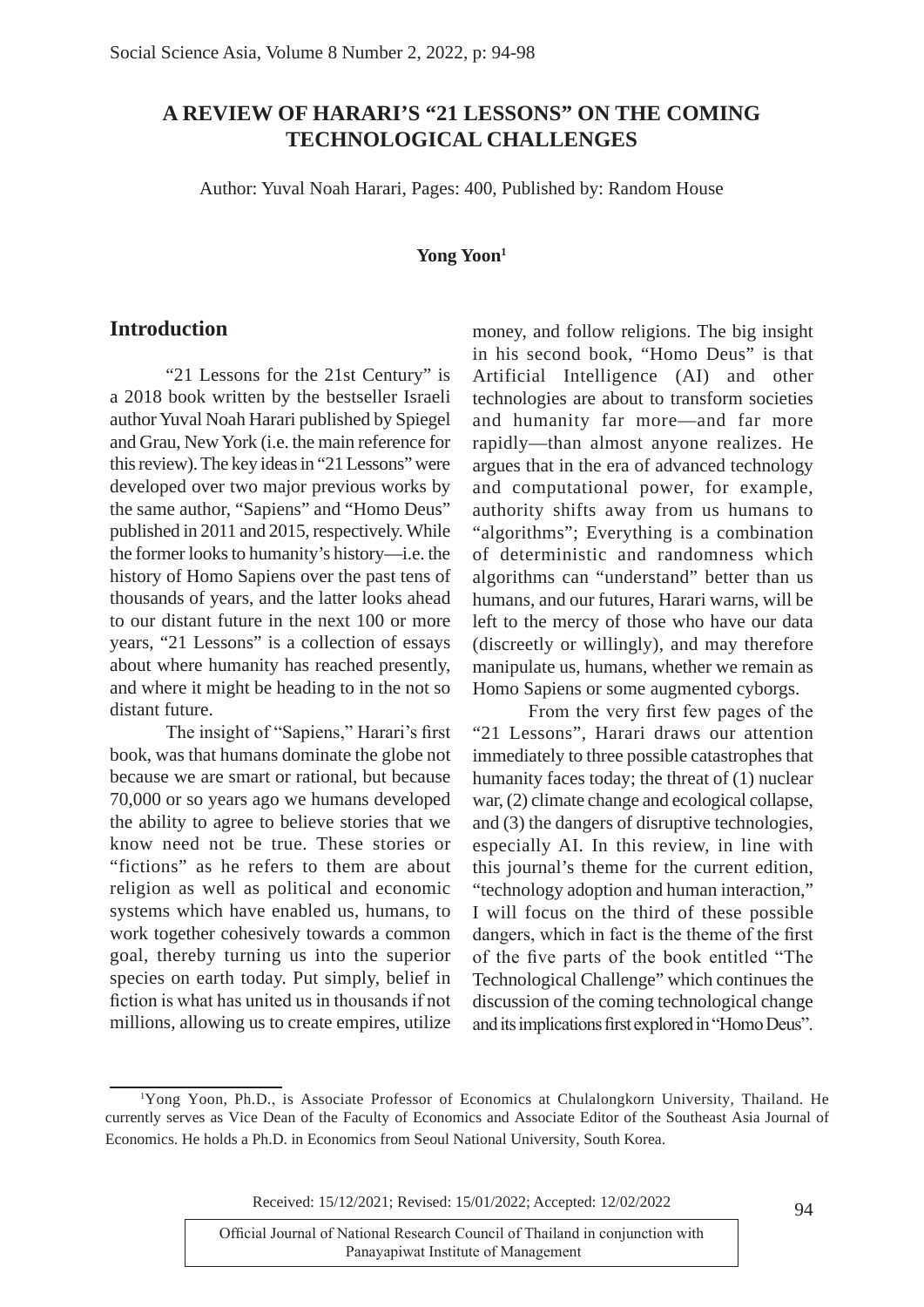# **Biotechnology & Liberalism**

 Harari argued in "Homo Deus" that with the numerous and radical innovations in the field of biotechnology, genetic engineering, cognitive enhancement, and super-longevity, we humans will soon have the power to re-engineer the physical, mental and biological structure of human beings, both organically and even inorganically. In "21 Lessons", he further warns that this emerging biotech fused with advances in infotech, however, has enormous potential to very well undermine our conception of humanity and shake the humanist foundations of modern civilization.

 Humanism, the contemporary model of the world, Harari states simply, is the belief that human *feelings* are the ultimate source of authority. That is, when confronted with any big questions or dilemmas in life and in society, humanism expects the *feelings* and *free*  choices of us humans to provide an answer. After many centuries of seeking authority in the Gods, and in Kings and in priests, in the modern age, we as individuals have learned to listen to ourselves, to follow our heart, and to be true to ourselves.

 And since no one can understand one's feelings and free choices better than oneself, the argument continues, no one should have absolute authority over any other individual.

 Hence, humanist politics believes that the voter knows best and that indeed governments should serve the voter, while humanist economics says that the customer is always right, and businesses exist to serve the customer. Arguably, humanist aesthetics too believes that "beauty is in the eye of the beholder"—hence, there is no objective beauty, only subjective values, and judgment.

 Furthermore, the main aim of education arguably would be to teach students to think for themselves because they as individuals are the ultimate source of authority.

 But in the 21st century, Harari argues that humanism is facing an enormous challenge, as he likes to put it, "not from dictators or demagogues," but from AI, big data algorithms, and the few new oligarchs that harness data, which they can use to hack us, humans. And once humans are hacked, the authority is shifted once again away from us humans to those institutions that have our personal data, use them to "know" us better, and eventually manipulate us for their gain and profit.

 In the World Economic Forum Annual Meeting at Davos 2020, Harari provided us with a clever formula:

#### $B \times C \times D = AAH$

 where B is biological knowledge, C is computing power and D is data, and when these are "multiplied" together equals the AHH or the ability to hack humans. That is, given Harari's premise that everything that makes up an organism including us humans can actually be decoded and analyzed as data—i.e. if our full range of emotions, thoughts, decisions, and values we believe in are just the summation of a series of chemical impulses in the brain, caused by neuronal activation patterns defined in part by our past experiences and in part by our background genetics—then algorithms backed by powerful AI technology can hack the human species. Here is an interesting quote:

 "Once we begin to count on AI to decide what to study, where to work, and who to marry, human life will cease to be a drama of decision-making Imagine Anna Karenina taking out her smartphone and asking the Facebook algorithm whether she should stay married to Karenin or elope with the dashing Count Vronsky" [p. 56].

 In the 21st century, this merging of organisms and algorithms (biotech with infotech) allows even humans to be hacked, as this is already evident from the changes in our purchasing habits (e.g. Amazon), our trust in social media for information, whether fake or real (e.g. Facebook), directions (e.g. google maps), to gene therapy and mutation (and increasingly to perhaps even implanting chips and inorganic parts to augment our bodies and brains), all of which allows the algorithm to know us better than ourselves (and the bar Harari likes to remind us is set rather low in this respect given that we are quite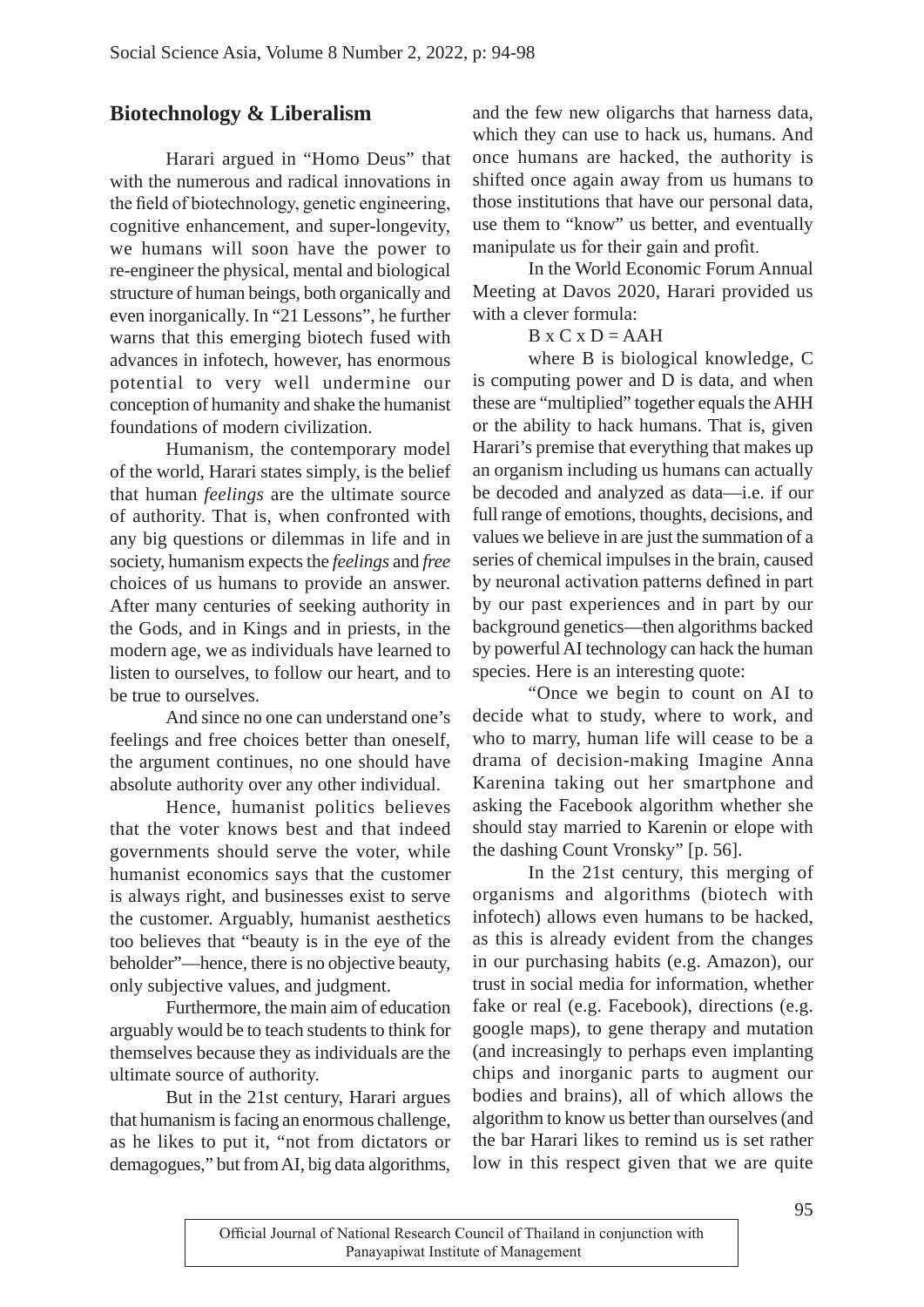ignorant of the knowledge of ourselves, our histories and biases, to say the least). Moreover, as algorithms get even more powerful and will eventually "get under our skins"— with biometric sensors, for example— the potential for algorithms to hack human feelings and manipulate and predict human feelings and decisions will continue to grow exponentially, and in the wrong hands, liberal democracy and the market economic system as we know it today may give way to digital dictatorships. We can then say farewell to free will, free markets, and liberal democracy, as well as the celebration of human intelligence, experiences, values, and uniqueness—i.e. the end of liberal humanism?

# **Artifical Intelligence & Useless Class**

 In "Sapiens" Harari refers to three major revolutions in the history of the human species, (1) the cognitive revolution, when lop larger and more efficient brains useful for our species,  $(2)$  the scientific revolution, most strikingly, with the advancement of technology, increased automation, the increasing power of algorithms, and so on, Harari warns that almost all jobs will become fully automatable, resulting in what he refers to as the makings of a "useless class", people without any economic or political value, and (3) the challenge is much more serious than when hunters and gatherers had to find work on the lands with the agricultural revolution, or when farmers had to become cashiers at local stores with the industrial revolution. Many of the jobs AI is taking over are precisely those that humans enjoyed cognitive and intellectual superiority.

### Below is a relevant quote:

 "It is dangerous just to assume that enough new jobs will appear to compensate for any losses. The fact that this has happened during previous waves of automation is absolutely no guarantee that it will happen again under the very different conditions of the twenty-first century. The potential social and political disruptions are so alarming that even if the probability of systemic mass unemployment is low, we should take it very seriously" [p. 33].

 But even before the coming triumph of data which will defeat the domain of individual autonomy, and when morality will take on the birth of the sedentary agricultural tribes although having brought stability, security and culture, also brought more inequalities, an increase in internal violence (which, of course, was present even in hunter-gatherer tribes) and further deficits and diseases in the human body. completely new and unimaginable shades, Harari foresees already upheavals in society and economics as automation eliminates millions of jobs. While new jobs will certainly be created in the technological revolution, it is unclear whether people will be able to learn the necessary new skills fast enough. For example, in his talk at the World Economic Forum Annual Meeting at Davos 2020, he asked his audience to imagine a 50 years old truck driver who has just lost his/her job to a self-driving vehicle, but now there are new jobs in designing software or in teaching yoga to engineers. It remains difficult however for the 50 years old truck driver to reinvent himself or herself as a software engineer or as a yoga teacher.

 Moreover, this re-learning and re-inventing oneself may happen not just once but a number of times in one's lifetime, which apparently is getting longer thanks to technological advances in health care, and so on. Harari puts on his historian cap once again when he argues that while in the past, humans had to struggle against exploitation, in the 21st century, the really big struggle will be against irrelevance, which arguably is much worse than to be exploited, as those who fail in the struggle against irrelevance would constitute a new useless class people, constituting of those neither having the opportunity to empower themselves nor to spend their time on useful work.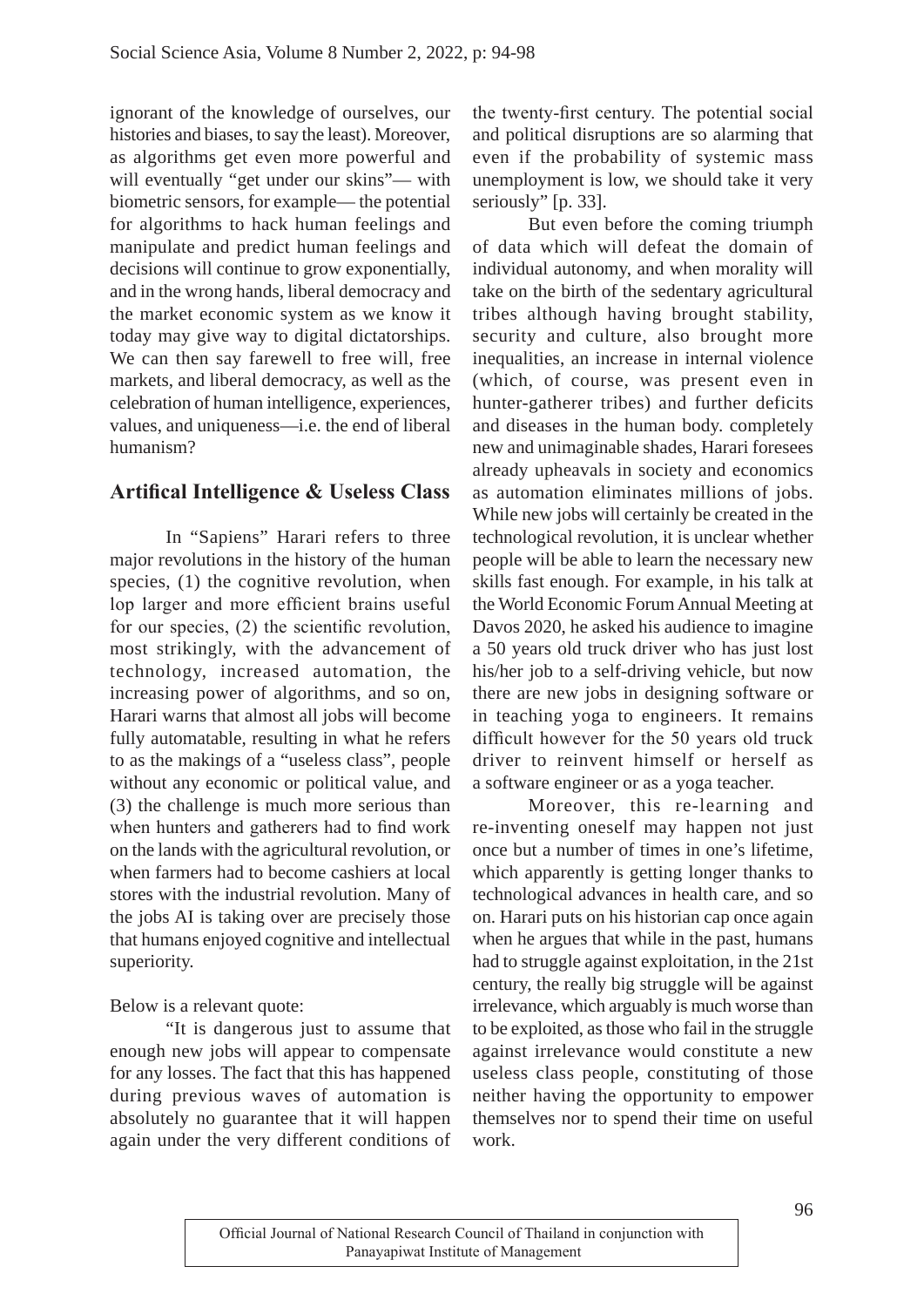## **Some Reflections & Concluding Thoughts**

 Many readers of "21 Lessons" may find that it paints a rather gloomy image of humanity's future especially with the risk of autocracy—the situation which arises when we delegate decisions to machines because they make better ones than we do. However, Harari is not unaware of the many good changes that technology has presented humanity, but he is quick to claim that, as a historian and philosopher, it is his job to look at what may easily be overlooked, to warn us about the dark side of the age of the glorious technological revolution. Be as it may, in "21 Lessons", Harari's premise that organisms are nothing more than algorithms has strong philosophical implications, as well as serious implications on the idea of free will, future religions, and so on—all of which he investigates more carefully in the rest of the book to varying success.

 But what does all this mean in the post-Covid era? Having argued that the rise of AI will impact our lives greatly, from purchasing habits to elections in a "democratic" society, and providing us with abundant warnings, from humans becoming merely "data cows" to the dangers of technological unemployment and the crisis in liberal democracy, what can or what should we do? Harari asks, "How do you live in an age of bewilderment, when the old stories have collapsed, and no new story has yet emerged to replace them?" [p. 61]

 For one, Harari strongly argues that global problems demand *global* solutions. An important example of his argument for global solutions is the possibility of immense inequality arising from the immense wealth created by a few high-tech hubs. And once again putting on his historian cap, he warns that just as in the 19th century when a few countries like the UK and Japan industrialized first then went on to conquer and exploit most of the world, if we are not careful, a similar pattern will happen in the 21st century with AI, as is already seen in the apparent AI arms race between China (by some estimates representing about 1/3 of the world's AI research production) and the USA (about 1/5) leading the race, will concentrate wealth in these countries and corporations (e.g. Baidu, Tencent, Alibaba, Facebook, Amazon, Apple, etc.), while other countries (and companies) will either go bankrupt or merely become exploited data colonies. Unless we take some action at the global level to distribute the benefits and power of AI between all humans, AI will create immense inequalities, with the possibility of a "K-shape" post-Covid economic recovery becoming more likely as we begin to see a clear separation between a very small elite of super-rich (with almost semi-divine powers) able to shape reality more or less to their liking and an overwhelming majority of "data cows" and "useless" human beings.

 But what more can we do on an individual level to prepare ourselves for the future? Fast forward to the last part of his five parts book, which is appropriately entitled "Resilience", Harari suggests at least three important skills we need to face the challenges of the immediate future: These are, to encourage and develop (1) the ability to learn and re-learn (and re-invent oneself), (2) critical thinking, and (3) empathy and communication skills. The ability to learn and re-learn is critical in the face of increasing uncertainties in the labor market as AI takes over our jobs; critical thinking is vital as we need to better understand our place in the era of "information overload" and fathom institutions that may help shield us from various unwanted technological disruptions; empathy and communication skills cannot be neglected as we work together in search of truly global solutions to the various existential threats we as humans face today. This echoes the current call that schools should switch to teaching the four C's; critical thinking, communication, collaboration, and creativity, which teach us to be more adaptable especially by learning how to learn, as well as encouraging resilience, adaptability, curiosity, critical thinking, problem-solving, and effective collaboration.